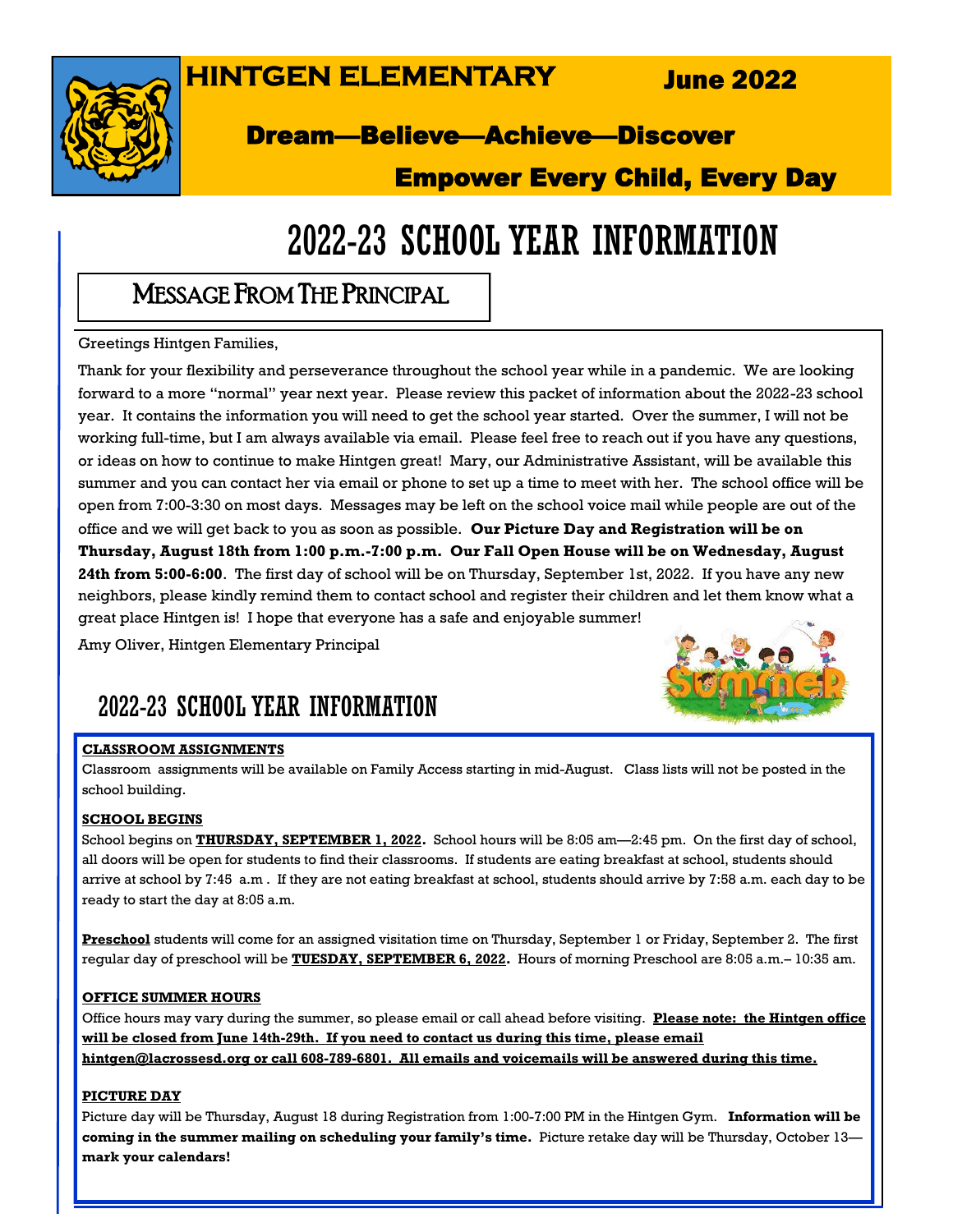## 2022-23 SCHOOL YEAR INFORMATION

### **JULY BACK TO SCHOOL MAILING**

In late July, the school office will mail home a beginning of the year packet to all students new and returning to Hintgen. **If you do not have a current phone, email or home address listed in Skyward, please make the corrections in Skyward Family Access or call Mary at the Hintgen office. The ANNUAL STUDENT ONLINE UPDATE will be from July 1—August 15. You will receive a Skylert reminder in early July to complete this update.**

#### **PICTURE DAY & REGISTRATION**

Registration will be will be Thursday August 18th from 1-7:00 PM. Again this year we will separate out our registration and open house to be efficient. During registration, you are asked to bring in all of the back to school forms, complete your online update if not done yet and bring in any fees for your child's grade level. In addition, again this year, Lifetouch with be here from 1:00-7:00 so all families will be able to get their child's school picture taken on this day. Picture retakes will be available on October 13th but this date (August 18th) will serve as our main picture day and time for the 2022-23 school year.

#### **OPEN HOUSE**

On Wed. August 24th from 5:00-6:00 we will have our traditional Open House where teachers will be available and present in their classrooms so that you can drop off your child's supplies, visit the teacher and get acclimated. Prior to 5:00 classrooms will not be open. From 5:00-6:15 we will also have several community partners in the gym to give you information on their available programs and supports within the community.

#### **FRONT DOOR SECURITY—DURING SCHOOL YEAR**

Children will enter the building when the bell rings at 7:45 a.m. Before that time there will be no supervision in front of school or on the playground. Between the hours of 8:15—2:45, all outer doors to Hintgen will be locked. Our buzzer is located on the wall at the north set of doors (facing the circle drive) nearest to the main office. Simply press the button on the gray box and you will be connected both by sight and sound with the office (please stand on the yellow line so we can see who is at the door). Please let the office know your name and purpose for entering. Once they have confirmed with you, the door will be unlocked and you may enter directly into the office to sign in.

#### **BUS ROUTES**

If you need bus transportation during the school year, you will need to sign up online. Go to lacrosseschools.org and click on the following:

- ~Parents tab at the top
- ~Transportation Information
- ~Scroll down to the 2022-23 School Year
- Elementary School Transportation Button (or the Preschool tab if needed.
- ~Complete the online form
- ~Questions? Call the Hintgen office or GoRiteway.

Students eligible to ride the school bus will be notified in mid-August of their bus route number, pick up time and location by Go Riteway Bus Company. Parents should contact Go RIteway at 608-881-6370 for more information regarding routes, pickup and drop off times.

#### **2:45 BUS PICKUP**

Students will board the buses from 2:45—2:55 pm on the back playground. Parents are asked NOT to drive on the back playground from 2:45—3:00 pm or anytime after 7:30 a.m.

#### **SCHOOL BEGINS**

School begins on **THURSDAY, SEPTEMBER 1, 2022.** School hours will be 8:05 am—2:45 pm. On the first day of school, all doors will be open for students to find their classrooms. Students should arrive for school by 7:58 a.m. each day (7:45 a.m. if eating breakfast at school) to be ready to start the day at 8:05 a.m.

**Preschool** students will come for an assigned visitation time on Thursday, September 1 or Friday, September 2. The first regular day of preschool will be **TUESDAY, SEPTEMBER 6, 2022.**

#### **LOOKING TO NEXT YEAR**

Below is a look at what grade level sections will look like next year. Certainly, summer can bring additional changes but as of now, here is what the fall sections look like at Hintgen:

| PaHoua Vanq– K4                   | Kaylee Day $-4$ <sup>th</sup> |
|-----------------------------------|-------------------------------|
| Shanon Bills – K                  | Delane Swanson $-4th$         |
| Christine Rox – K                 | Brooke Boisvert $-5th$        |
| Jaime Hauser – 1st                | Bailey Hanson $-5th$          |
| Lisa O'Mallev – 1st               | $TBD - 5th$                   |
| Jen Thill-Sanders – 1st/2nd split |                               |
| Caroyee Moua – 2nd                |                               |
| Theresa Semlar – 2nd              |                               |
| Denise Lichtie – 3rd              |                               |
| Sydney Thering – 3rd              |                               |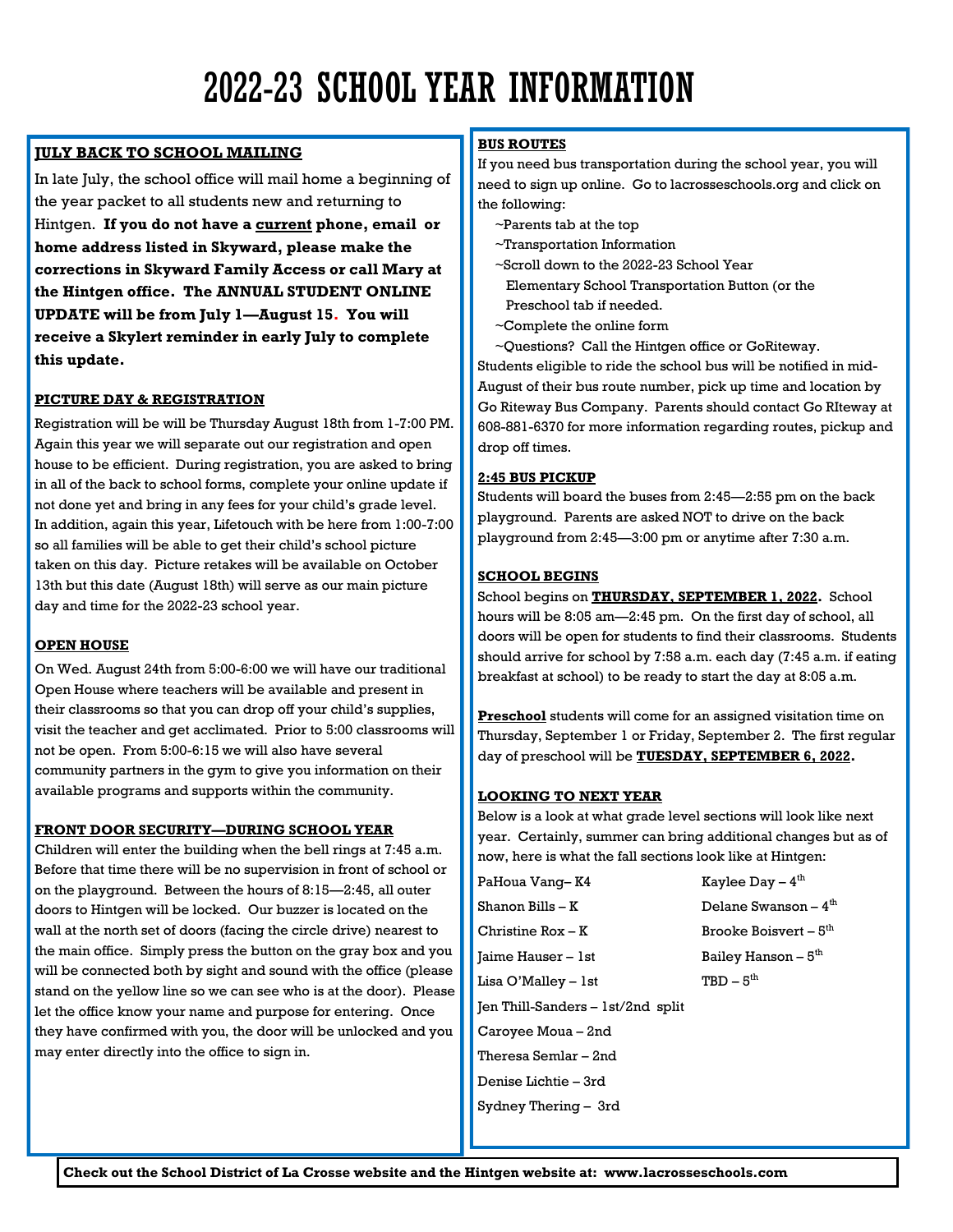#### **HINTGEN HANDBOOK**

A folder of additional school information will be sent home at the Open House or on the first day of school. It contains all necessary school information for parents.

#### **STUDENT DRESS**

We ask parents to monitor closely the daily dress of their children prior to students leaving for school. The need for appropriate dress is an issue we try to spend as little time on as possible, but occasionally a situation will need to be addressed by the school principal. Any clothing that creates a distraction to learning or that has the potential to create a safety concern is not allowed at school. The school principal, or designee, will determine what constitutes appropriate dress.

#### **Student Dress—Common Concerns**

- Clothing should cover the child's midriff
- Shirts should meet the pants
- Hats, bandanas, and scarves should be removed prior to entering the classroom to avoid unnecessary distractions
- Student pants need to be worn in a fashion that all undergarments are covered
- No vulgar or inappropriate language should be used on clothing
- Clothing should not advertise alcohol, cigarettes or other drugs.
- Extra short skirts, shorts, or tops that are low-cut, revealing, haltered, or strapless should not be worn to school, as well as any clothing that does not appropriately cover the body.

#### **DISTRICT REGISTRAR & WELCOME CENTER**

The school district Registrar's Office is located in the Welcome Center at the Hogan Administrative Center, 807 East Ave. S. All new students will need to register online at lacrosseschools.org, click on "Enroll in Our Schools". Select new family or existing family and follow the steps. Birth Certificate and proof of address can be uploaded when prompted. Student information will be collected by the registrar's office and then communicated to the school the student will be attending. Additional information will be given to the parents when the child begins attending their school.

#### **MESSAGES FOR STUDENTS & AFTER SCHOOL PLANS**

Parents are encouraged to discuss with their child what their after school plans are each day. Messages called into the school office to be given to students either during the school day or for after school should be kept to a minimum and only if plans have changed from previously discussed arrangements.

Students also are not allowed to call parents after school to arrange play dates or ask parents for permission to change after school arrangements. We tell students to follow the plans for after school that their parents have already arranged for them and to make after school play dates in advance.

Also, please note that students who are not normally bus riders are not allowed to ride a bus home with another student unless arrangements have been made in advance with GoRiteway Bus Company and the office has been notified of the change in plans for that day.

#### **TELEPHONE AND VOICE MAIL PROCEDURES**

During the 2022-23 school year we will once again utilize an automated voice mail system at Hintgen. When you call the school office you will be routed automatically. Please listen for the prompts. During the school day important messages should be left with the school office to be certain that they are received by staff, especially if the messages concern after school plans or transportation arrangements.

#### **FOOD SERVICE INFORMATION**

Due to our Free & Reduced percentage, Hintgen will once again be receiving Free Meals (breakfast & lunch) for all enrolled students (regardless of income), in the 2022-2023 school year. **IMPORTANT NOTE: While Free or Reduced meal applications will not be needed to receive free meals, those applications are required for determining eligibility for other programs and services.** Be looking for the 2022-2023 Household Applications for Free or Reduced Meals on the Online Student Info Update prior to the start of the new school year.



 $\circledcirc$